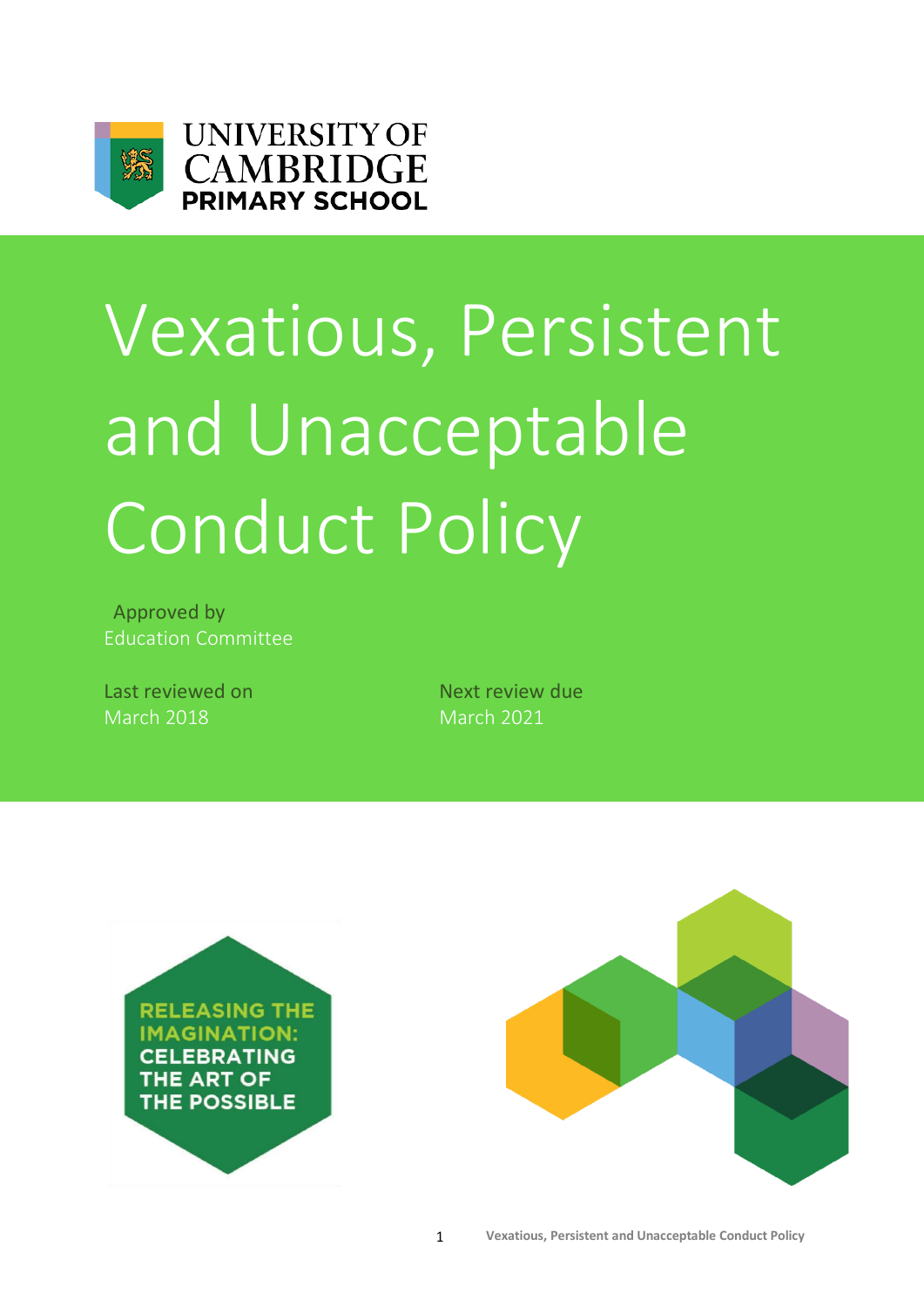## **CONTENTS**

| 1.0        | Introduction                                                    | 2       |
|------------|-----------------------------------------------------------------|---------|
| 2.0        | Purpose of the Policy                                           | 3       |
| 3.0        | Defining Unacceptable Actions by Complainants                   | $3 - 4$ |
| 4.0        | Managing Unacceptable Actions by Complainants                   | $4 - 5$ |
| 5.0        | The Process to Restrict Complainant Contact                     | 6       |
| 6.0        | <b>Withdrawing Restrictions</b>                                 | 7       |
| 7.0        | Monitoring of this Policy                                       | 7       |
|            |                                                                 |         |
| Appendix A | Examples of vexatious, unreasonably persistent and unacceptable | 8       |

| Appendix A | Examples of vexatious, unreasonably persistent and unacceptable<br>conduct by complainants and of possible restrictions |  |
|------------|-------------------------------------------------------------------------------------------------------------------------|--|
| Appendix B | Visitor Notice                                                                                                          |  |

When reading and implementing this policy:

- "School" refers to University of Cambridge Primary School
- "Complainant" refers to any parent or carer who is raising complaints or concerns with the school
- "Complainant" may also cover other stakeholders such as visitors or members of the local community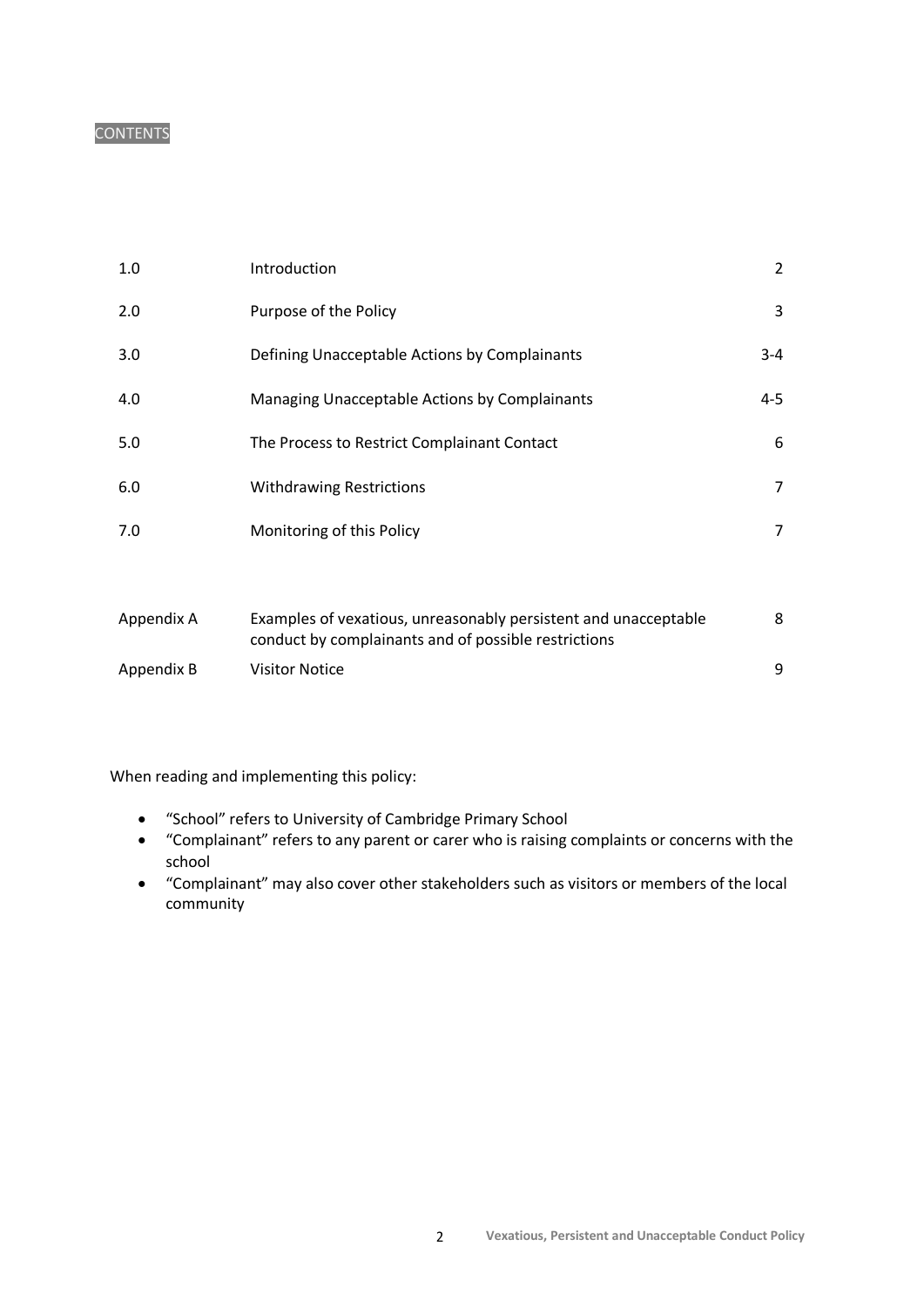#### **1 Introduction**

1.1 The School welcomes the opportunity to receive positive comments from parents/carers and others when services are appreciated, but is also keen to know when and where there are concerns.

We are committed to dealing with complaints fairly and professionally and the school has a policy in place, the Complaints Policy, outlining the agreed routes through which concerns can be raised, recognised and resolved.

The vast majority of complaints and concerns are managed very successfully and the process is productive for both the School and complainant.

However, a very small minority of parents/carers make complaints that are vexatious or unreasonably persistent or conduct themselves in such a way that it is extremely difficult for the School to operate effectively and to maintain a safe and secure environment for staff, learners, visitors and parents/carers alike.

Examples may include:

- Making excessive demands on the time and resources of staff whilst a complaint is being looked into, by for example excessive telephoning or sending emails to numerous staff, writing lengthy complex letters every few days and expecting immediate responses;
- Being abusive, intimidating or threatening to staff, either by telephone, in writing (including emails and social media) or in meetings;
- Arriving at School without an appointment and demanding to see staff (including the demand to see particular members of staff);
- Refusing to leave the School premises when requested;
- Expecting or demanding return telephone calls or responses within an unreasonable timeframe;
- Refusing to accept the requirements or process outlined in the Complaints Policy;
- Refusing to accept the outcome of the Complaints Policy.
- 1.2 This policy seeks to address such issues and covers both parents/carers and other visitors who make enquiries as well as complaints. However, in adopting this policy, the School will continue to recognise and respect its duties under the Freedom of Information Act, the Data Protection Act and any other relatedlegislation.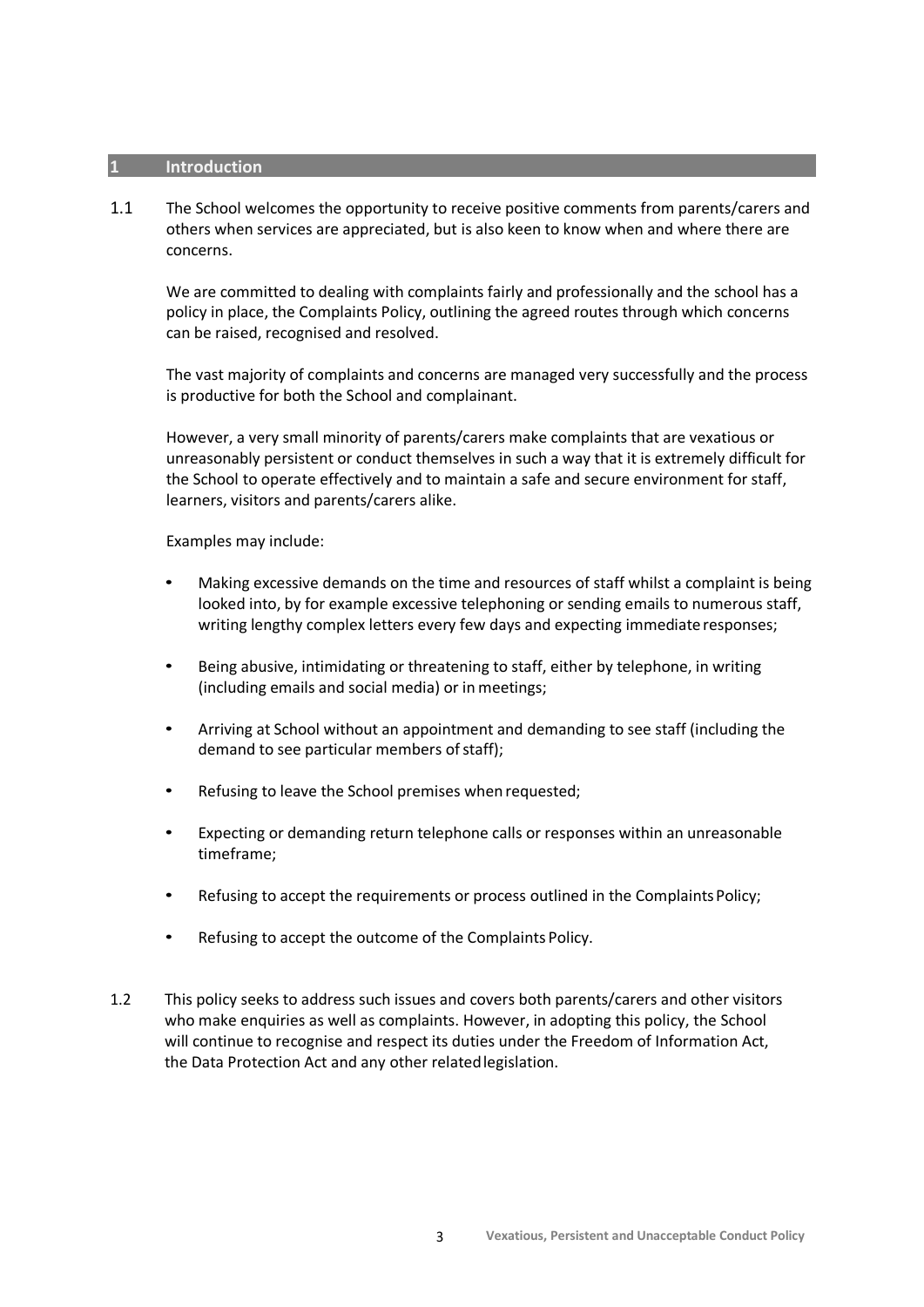#### **2 Purpose of the Policy**

This Policy complements the School's Complaints Policy. It seeks:

- 2.1 To clarify what the School may deem to be vexatious, unreasonably persistent or unacceptable conduct by complainants;
- 2.2 To deal fairly, honestly, consistently and appropriately with all complainants, including those whose actions we consider unacceptable. The School believes that all parents/carers, along with employees and staff, have the right to be heard, understood and respected;
- 2.3 To provide a process for communication that is accessible to all complainants and which operates in line with the Complaints Policy. However, we retain the right, where we consider complainant actions to be unacceptable, to restrict or change the way in which that process may operate;
- 2.4 To give the School a framework both to implement and take appropriate action against those parents/carers who are deemed to be raising vexatious complaints, are being unreasonably persistent or who are engaging in unacceptable conduct when raising or pursuing enquiries or complaints.

#### **3. Defining Unacceptable Actions byComplainants**

3.1 People may act out of character in times of trouble or distress. There may have been upsetting or distressing circumstances leading up to a complaint coming to the School.

The School does not view behaviour as unacceptable just because a complainant is forceful or determined. However, the actions of complainants who are angry, demanding or unreasonably persistent may result in unacceptable demands or behaviour towards School employees. It is these actions that the School considers unacceptable and aims to manage under this policy.

The School has grouped these actions under three broad headings:

#### 3.1.1 **Aggressive or Abusive Behaviour**

- a. All staff should be treated courteously and with respect. Violence or abuse towards staff is unacceptable. Quite often complainants are angered by decisions made by the School. However, it is not acceptable when anger escalates into aggression (verbal or physical) directed towards Schoolstaff;
- b. Violence is not restricted to acts of aggression that may result in physical harm. It also includes behaviour or language (whether oral or written) that may cause staff to feel intimidated, threatened or abused;
- c. Examples of aggressive or abusive behaviour include: threats, physical violence, personal verbal abuse, derogatory remarks and rudeness. We also consider that inflammatory statements and unsubstantiated allegations can constitute abusive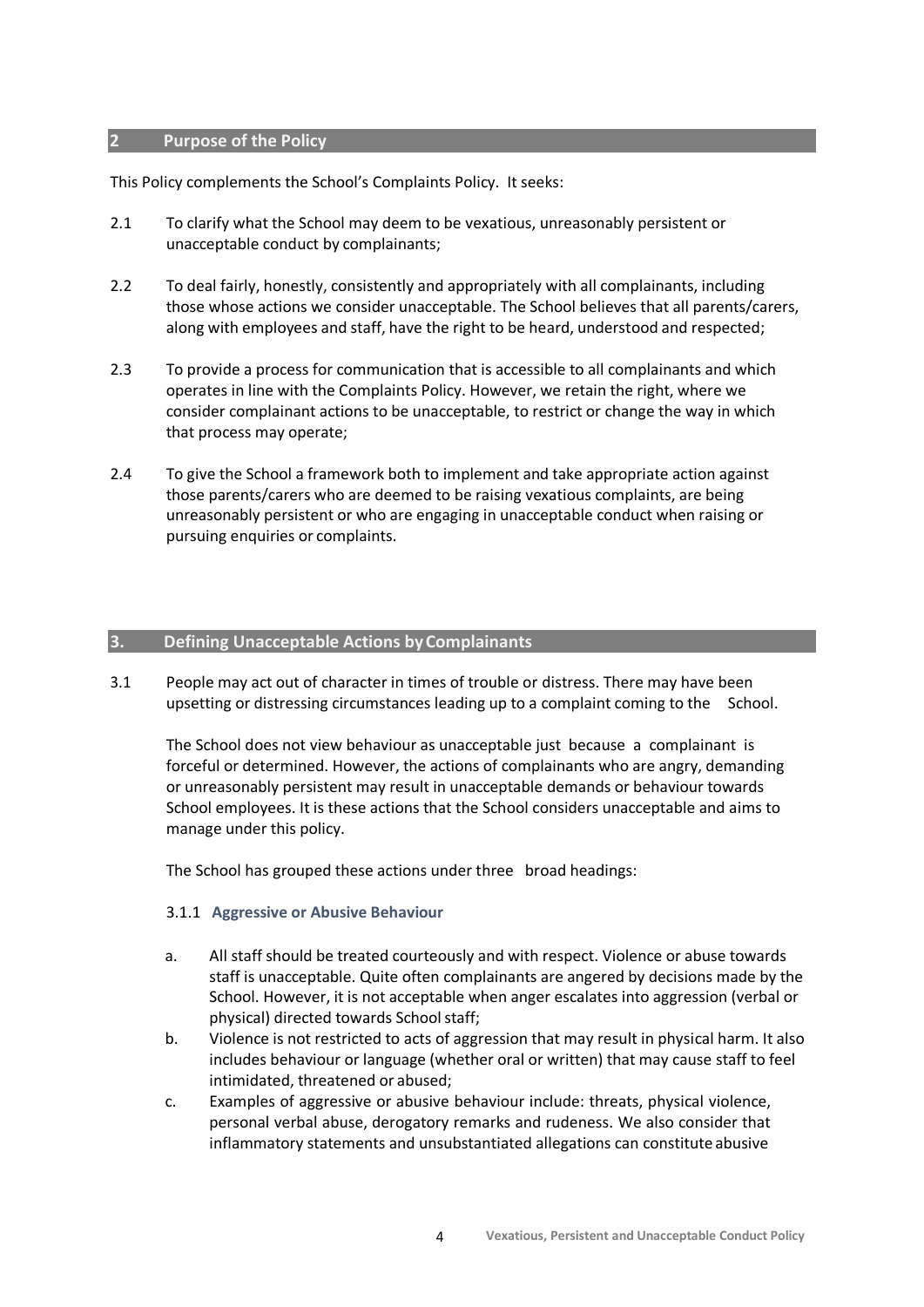behaviour, whether made in writing (email, letter or social media) or during visits or meetings;

Please note: where physical violence has been used or threatened towards staff or their families, or derogatory and abusive language has been used directly to, or about, members of staff, this will, in itself, cause personal contact to be discontinued immediately. Access to the School may also be restricted or withdrawn.

All incidents of verbal or physical intimidation or violence will be documented and reported using the School's Incident Policy. Incidents will, where appropriate, be notified to the police. On-going and future contact with the school will be determined by Sections 4-6 of this Policy.

The leadership team will support staff, as of right to be accompanied to meetings where they believe the complainant is being vexatious.

#### 3.1.2 **Unreasonable Demands**

- **a.** Complainants may make what we consider unreasonable demands on the School for example through:
	- the amount of information they seek;
	- the nature and scale of service they expect :
	- the number of approaches they make.

What amounts to unreasonable demands will always depend on the circumstances surrounding the behaviour and the seriousness of the issues raised by the complainant. A complainant could seek help with this from an advice agency.

- **b.** Examples of actions grouped under this heading include:
	- demanding responses or meetings within an unreasonable time-scale;
	- continually making phone calls or sending letters or emails;
	- insisting on meeting staff when an appointment has not beenmade;
	- insisting on meetings with particular members of staff present;
	- refusing to leave the School premises when asked;
	- repeatedly changing the substance of the complaint;
	- raising unrelated concerns;

These demands can have a significantly negative impact on the work of the School, such as taking up an excessive amount of staff time, affecting the smooth running of the school and having an adverse effect on the well-being of staff.

#### 3.1.3 **Unreasonably Persistent**

- a. We recognise that some complainants will not or cannot accept that the School is unable to assist them further or provide a level of service other than that provided already. Complainants may persist in disagreeing with the action or decision taken in relation to their complaint or contact the office persistently about the same issue.
- b. Examples of actions grouped under this heading include: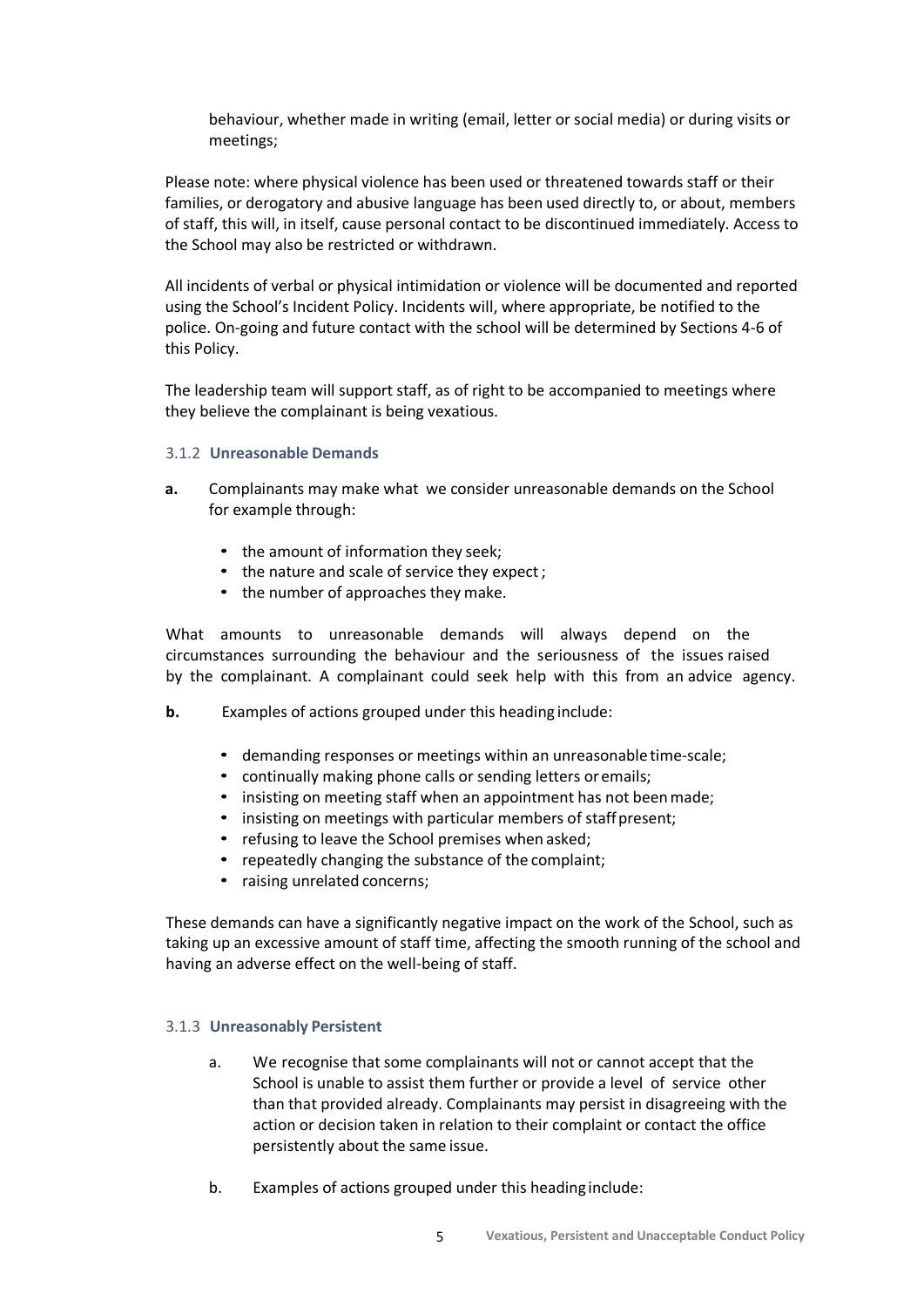- persistent refusal to accept a decision made in relation to a complaint;
- persistent refusal to accept explanations relating to what the School can or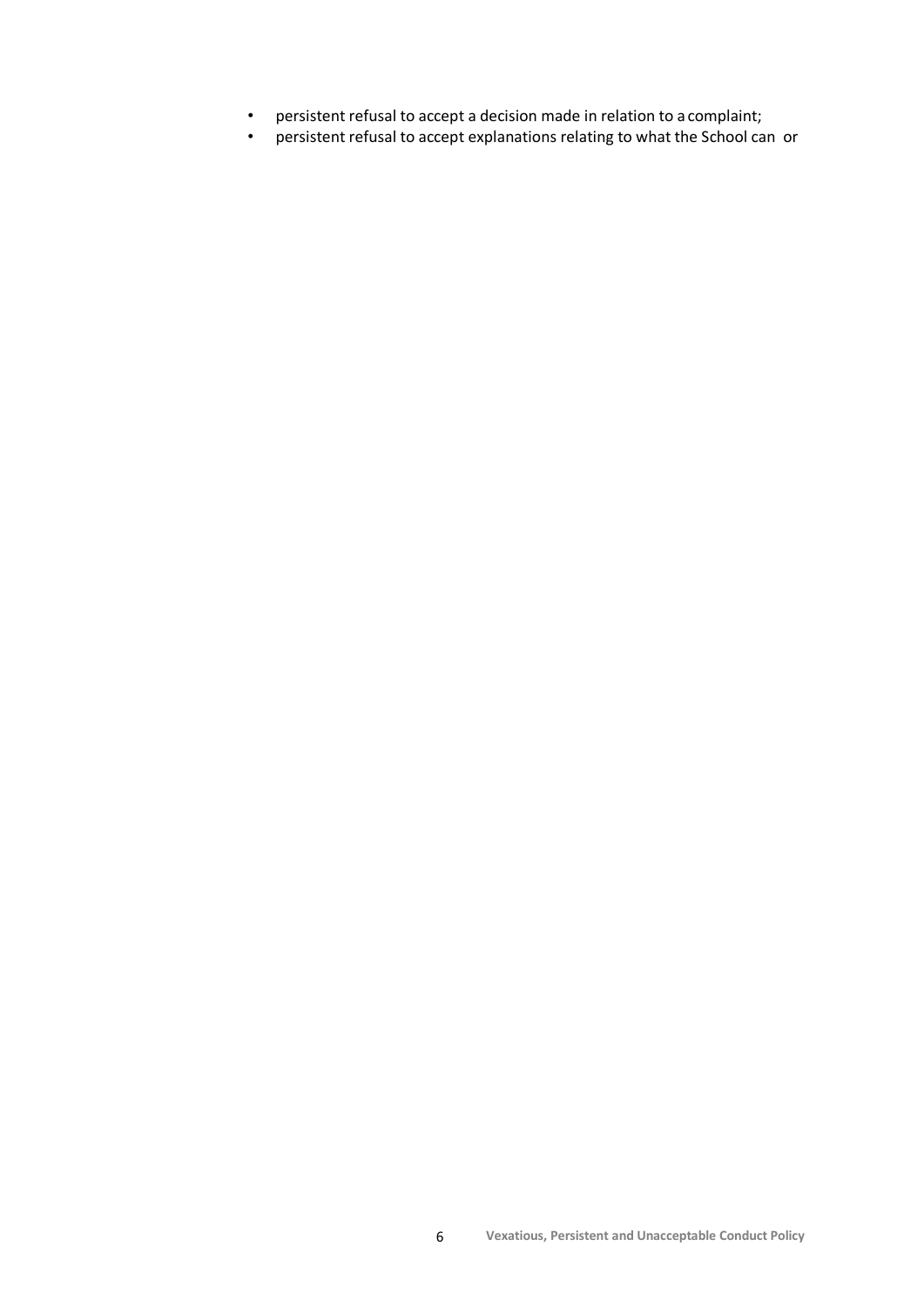cannot do;

• continuing to pursue a complaint without presenting any newinformation.

The way in which these complainants approach the School may be entirely reasonable, but it is the persistent behaviour in continuing to do so that is not.

- c. The actions of persistent complainants will be deemed to be unacceptable when they take up what the School regards as being a disproportionate amount of time and resources.
- 3.2 The examples given in sections 3.1.1 3.1.3 may not cover every situation with which the School is faced. It is for senior staff, including the Headteacher, to determine whether a Complainant's conduct falls within the remit of this Policy.

#### **4 Managing Unacceptable Actions by Complainants**

4.1 There are relatively few complainants whose actions the School considers unacceptable. However, If the school's ability to operate smoothly and provide a service to others is adversely affected, the complainant's contact with the School may need to be controlled in order to manage the situation safely. The School may, for example, restrict contact either in person, by telephone, by letter or electronically or any combination ofthese.

The School will aim to do this in a way, wherever possible, that allows a complaint to progress to completion through our complaints process.

- 4.2 The threat or use of physical violence, verbal abuse or threatening behaviour towards School staff is likely to result in the ending of all direct contact with the complainant. Incidents may be reported to the police and this will always be the case if physical violence is used or threatened.
- 4.3 The School will not deal with correspondence (letter or electronic) that is abusive to employees. When this happens, the School will tell complainants that their language is considered to be offensive, unnecessary and unhelpful. The School will ask them to stop using such language and state that there will be no response to their correspondence unless they do so. The School may require future contact to be through a thirdparty.
- 4.4 School staff, including senior staff, will end telephone calls if the caller is considered aggressive, abusive or offensive. The member of staff taking the call has the right to make this decision, to advise callers that their approach is unacceptable and to end the call if the conduct does not improve.
- 4.5 Where a complainant repeatedly contacts the School, sends irrelevant documents, raises issues that have already been answered, or continues to engage in unacceptable conduct (in writing, in person or through email/letters) the School may decide to:
	- only take telephone calls from the complainant at set times on set days or put an arrangement in place for only one employee to deal with calls or
	- correspondence from the complainant in the future;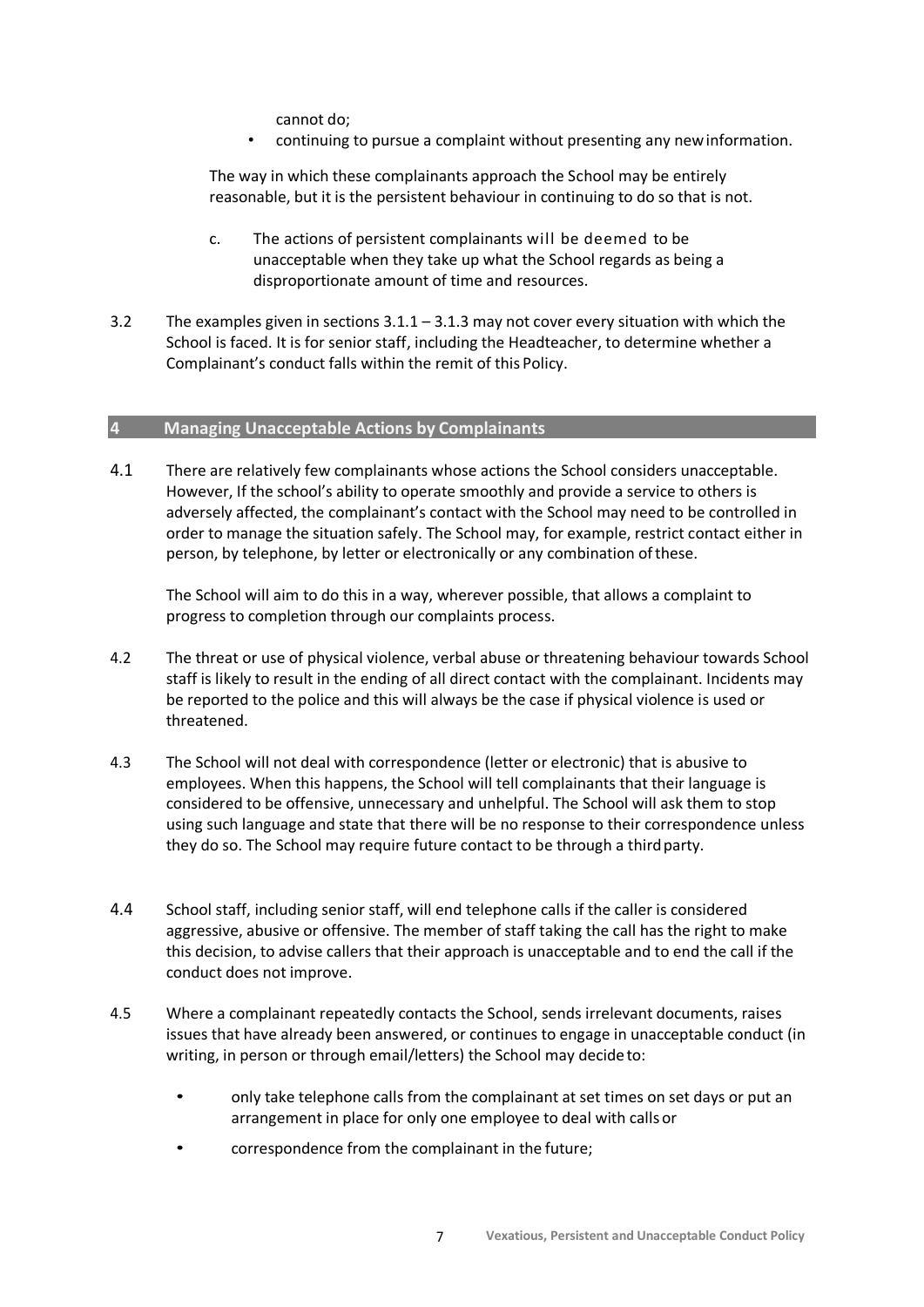- require the complainant to make an appointment to see a named employee before visiting the School or that the complainant contacts the School in writingonly;
- return the documents to the complainant or, in extreme cases, advise the complainant that further irrelevant documents will bedestroyed;
- restrict contact further (see sections 5 and Appendix A)
- take other action that we consider appropriate. The School will, however, always tell the complainant what action is being taken andwhy.

#### **5. Deciding to Restrict Complainant Contact**

- 5.1 This Policy may be invoked in one or more of the followingways:
	- Once senior staff have determined that conduct falls within the remit of this Policy (See section 3 and Appendix A and B) the individual/s, may be informed in writing, that they are at risk of being classified as vexatious, unreasonably persistent or engaging in unacceptable conduct. A copy of this policy should be sent to them and they should be advised to take account of the criteria in any future dealings with the School and its staff;
	- It may be useful to hold a meeting with the complainant to find if there is a more effective way for the correspondence to be dealt with. This may bring to light an underlying, common cause for the various complaints or for the conduct displayed. However, it will be made clear that this meeting must be conducted in line with the expectations of this Policy;
	- In some situations, a preliminary letter or meeting may not be appropriate and the School may implement immediate restrictions.
- 5.2 When a complainant has been deemed vexatious, unreasonably persistent or unacceptable in his/her conduct towards the school, the complainant will be notified in writing outlining:
	- the reason/s why the decision to apply this policy was taken;
	- what it means for his or her contact with the School;
	- how long any restrictions will last; and
	- what the complainant can do to have the decision reviewed.
- 5.3 This notification will be copied promptly for the information of others such as the Chair of the Governing Body. Records must be kept on file, for future reference, detailing the reasons why the decision has been made to classify individuals as vexatious, unreasonably persistent, or unacceptable in terms of conduct, and of what action has been taken.

The School will retain hard copies of documentation for up to 3 years only from the date of this policy being invoked. At the end of the 3 year period, the School will review the relevant case to consider whether it is necessary to retain information specifically relating to an individual classified as vexatious, unreasonably persistent or unacceptable in their conduct towards the School.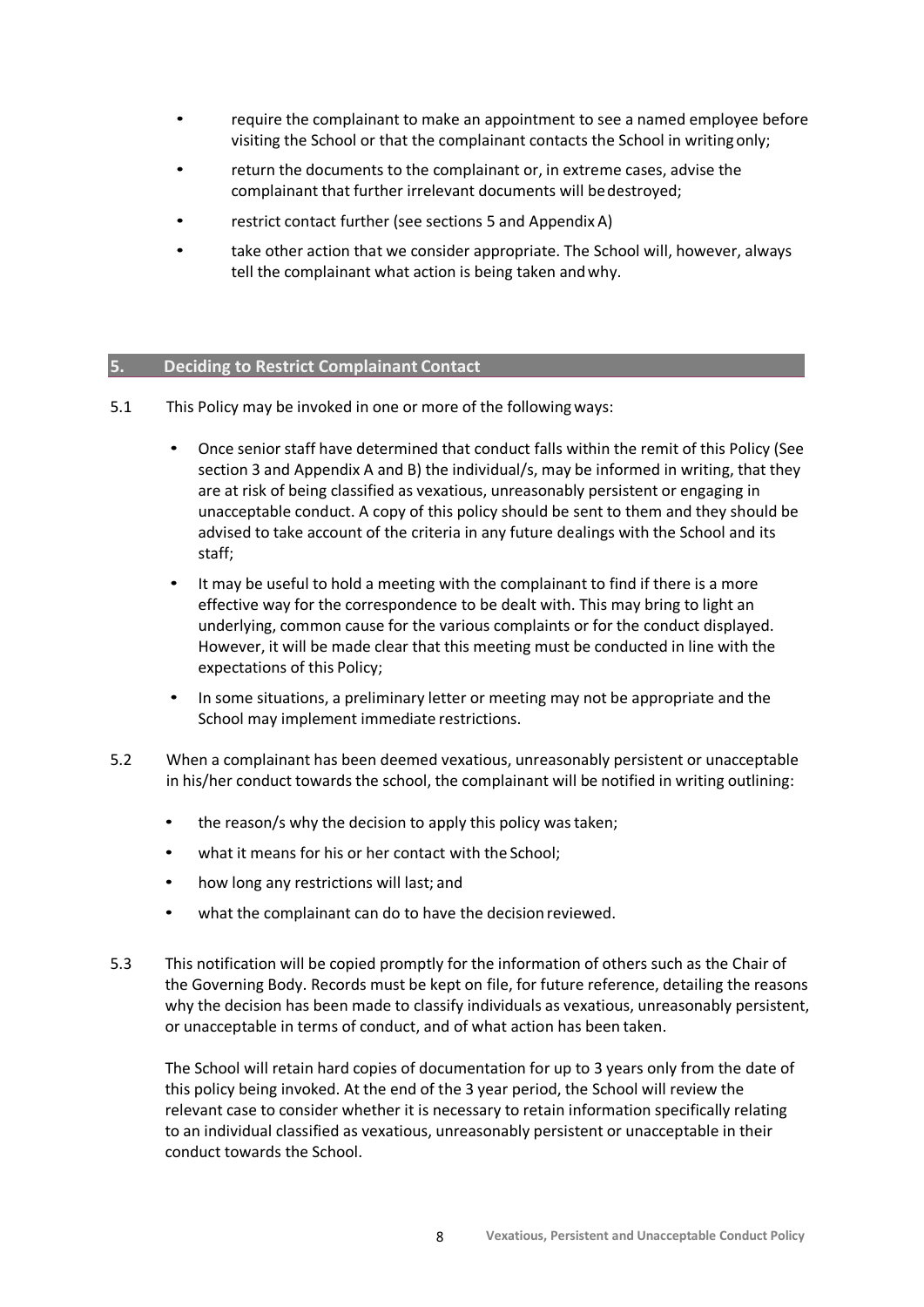#### **6. Withdrawing Restrictions**

- 6.1 Senior staff will already have used careful judgement in recommending or confirming vexatious, unreasonably persistent, or unacceptable conduct status. Similar judgement and discussion will be necessary when recommending that such status should bewithdrawn.
- 6.2 Any restrictions which are put in place are time-limited, but if a more reasonable approach is subsequently demonstrated and sustained by the complainant, then restrictions could be lifted at an earlier point. Complainants will be advised in writing if this is the case.

### **7 Monitoring and Review**

The Governing Body will be responsible for monitoring the effectiveness of this policy annually based on data provided by the Headteacher. Any changes will be made in line with legislation.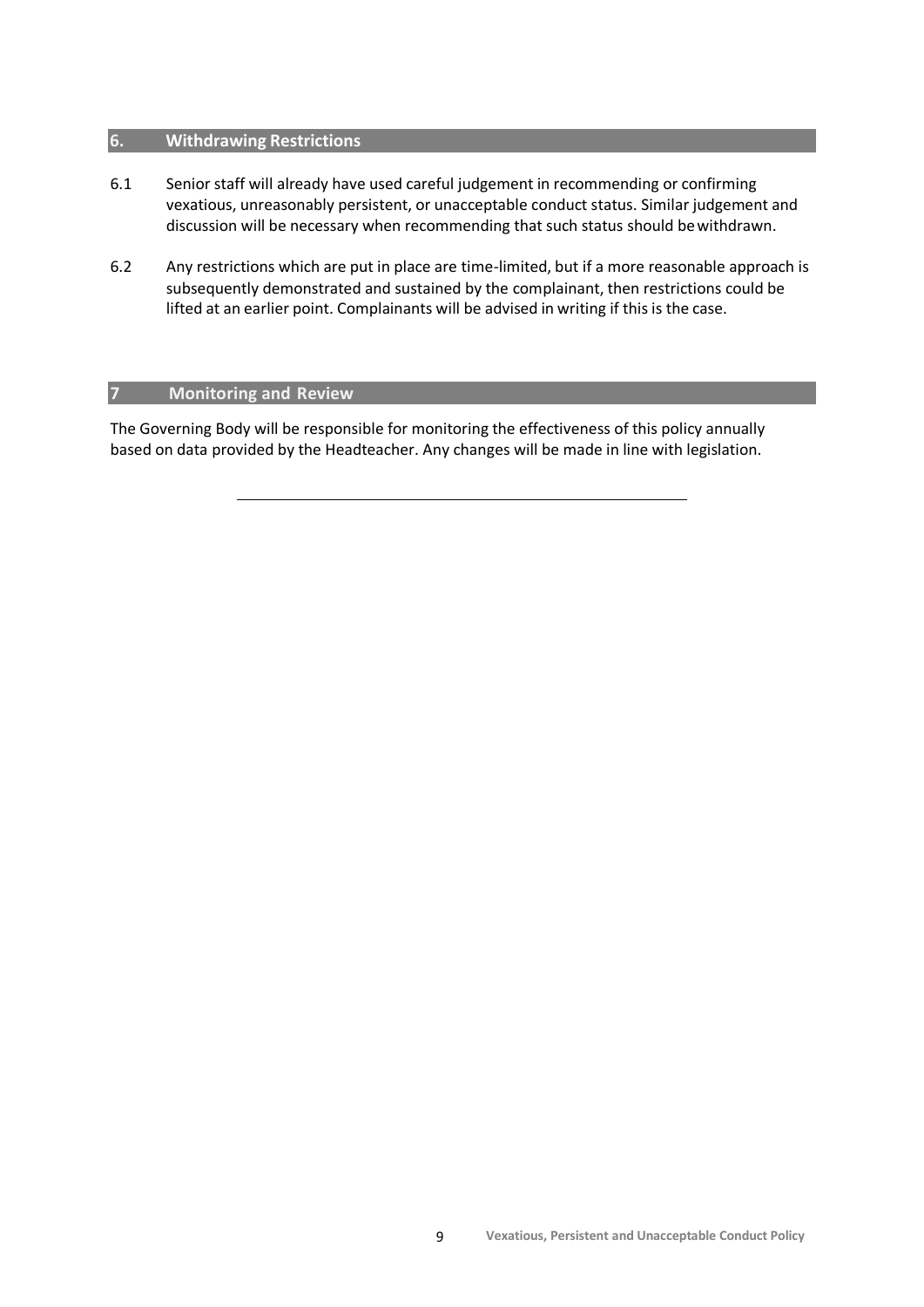# **APPENDIX A**

Some examples of vexatious, unreasonably persistent and unacceptable conduct by complainants:

- Refusal to specify the grounds of a complaint, despite offers of assistance from School staff;
- Refusal to co-operate with the complaints investigation process or insistence on the complaint being dealt with in ways which are incompatible with the school complaints procedure;
- Interfering with the Complaints process by producing witness statements or telephoning others who may be involved (including staff, students orparents/carers);
- Making unnecessarily excessive demands on the time and resources of School staff whilst a complaint is being investigated;
- Lodging numbers of complaints in batches over a period of time, resulting in related complaints being at different stages of a complaints procedure;
- Refusing to accept that issues are not within the remit of a complaints procedure or demanding outcomes which the complaints procedure cannot in itself provide. This could include the overturning of court decisions, o r t h e dismissal or criminal prosecution ofstaff;
- Electronically recording meetings, telephone calls and conversations withstaff;
- Seeking to coerce, intimidate or threaten staff or other people involved, whether by through use of language tone of voice or behaviour including body language. Please note: the School's right to respond to intimidating, threatening or derogatory comments includes telephone calls, email and the use of social media;
- Submitting repeat complaints essentially about the same issues, which have already been addressed under the school complaints procedure;
- Persistence in contacting the School and demanding responses or action long after the School has closed the enquiry / investigation into a complaint and all rights of review and appeal have been exhausted.

Some examples of restrictions:

- Placing time limits on telephone conversations and personal contacts;
- Restricting the number of telephone calls that will be taken (for example one call on one specified morning / afternoon of any week);
- Limiting the complainant to one medium of contact (telephone, letter, e-mailetc);
- Requiring the complainant to communicate only with a designated, namedemployee;
- Requiring any personal contact with staff to take place in the presence of awitness;
- Banning a complainant from the School's premises;
- Involving the police in cases where the School believes the complainant has committed a criminal offence (for example, harassment, assault on staff or criminal damage), where assault is threatened, or where the complainant refuses a request to leave the School premises.